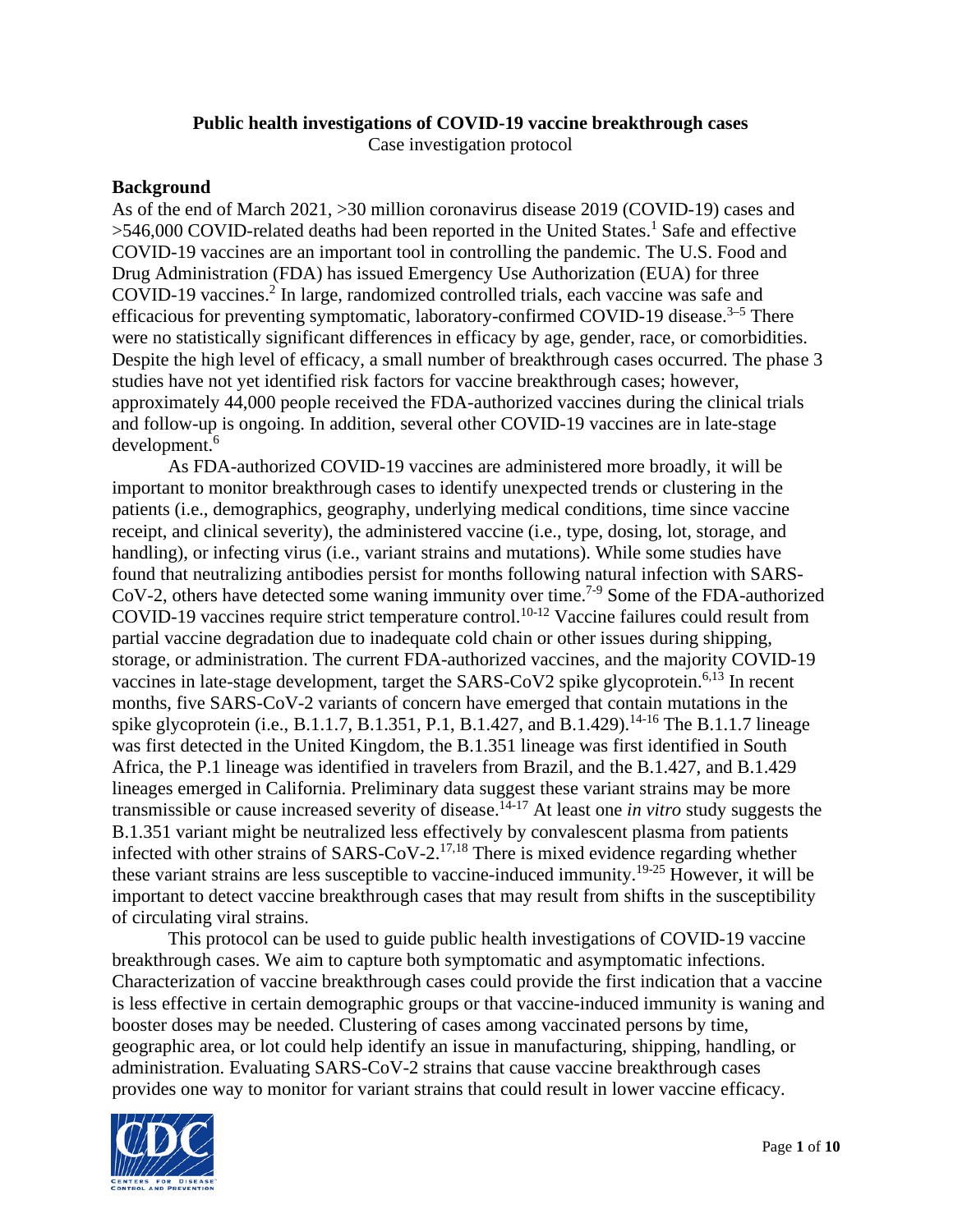### **Objective**

Investigate SARS-CoV-2 infections among people who received COVID-19 vaccine to identify trends or clustering in patient characteristics, the administered vaccine, or the infecting virus.

#### **Case definition**

For the purpose of this investigation, a vaccine breakthrough case will be defined as a U.S. resident who has SARS-CoV-2 RNA or antigen detected on a respiratory specimen collected ≥14 days after completing the primary series of an FDA-authorized SARS-CoV-2 vaccine. An acceptable respiratory specimen includes a nasal swab, nasal wash, nasopharyngeal swab, oropharyngeal swab, saliva, sputum, bronchoalveolar lavage fluid, pleural fluid, or lung tissue.

A case will be excluded from further investigation if: 1) they received a COVID-19 vaccine that is not authorized or approved by FDA; 2) the respiratory specimen that was positive for SARS-CoV-2 RNA or antigen was collected <14 days after completing the primary series; or 3) the person was recently positive for COVID-19, defined as a positive test <45 days prior to the positive test currently under investigation.

#### **Case finding and investigation**

Cases will be reported to CDC through state or territorial health departments. These health departments will enter, store, and manage data for cases in their jurisdiction directly in the national COVID-19 vaccine breakthrough REDCap database. Local health departments, laboratories, or healthcare providers who identify a possible case will be directed to their state health department for further investigation and reporting to the national system.

CDC will monitor the National Notifiable Diseases Surveillance System (NNDSS) and Vaccine Adverse Event Reporting System (VAERS) for additional cases. For cases that meet the criteria, CDC will upload available data reported to those systems into the national vaccine breakthrough REDCap database. Health department staff will review and confirm the available information from previously completed case investigations. If needed, the health department staff will complete the investigation by reviewing the patient's medical record, contacting the patient's healthcare provider, or interviewing the case-patient. If a case-patient is contacted, they should be provided with a basic information sheet regarding the evaluation (**Appendix A**).

#### **Data collection**

The case investigation will include case-patient demographics, laboratory confirmation, COVID-19 vaccination history, underlying medical conditions, clinical signs and symptoms, COVID-19-related medical care, hospitalization, ICU care, outcome, and available specimens (**Appendix B**). To ensure complete capture of COVID-19 vaccination history, health department staff should query various sources of information, including a COVID-19 vaccination record card, the participant medical record, and the state immunization information system. Clinical outcome data should be updated when clinical status changes are known after initial data entry. For vaccine breakthrough cases with an outcome of death, health departments will be asked to upload a copy of the death certificate in the REDCap database linked to the case so that a determination could be made if COVID-19 contributed to the cause of death.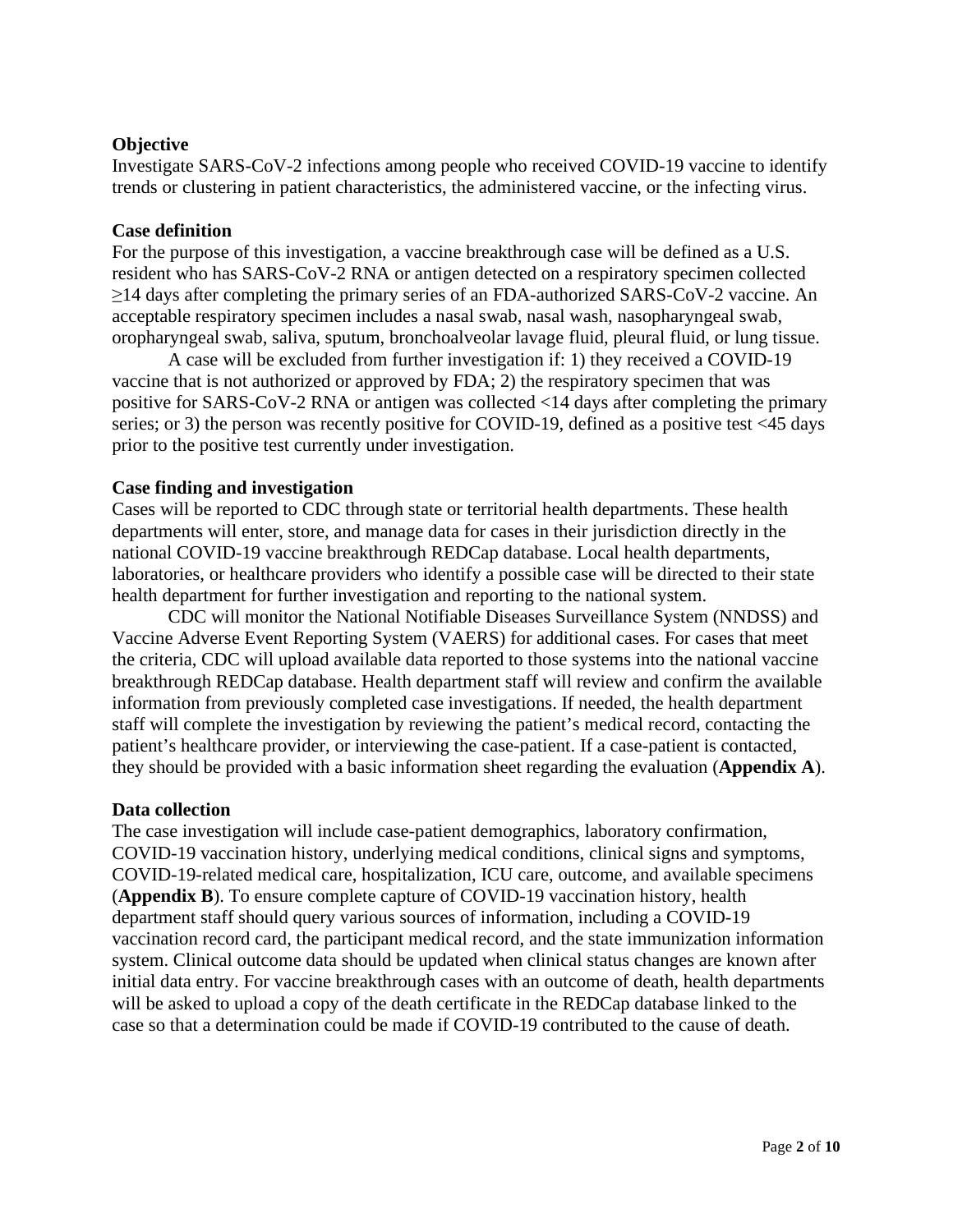## **Specimen collection and testing**

Respiratory specimen that tested positive for SARS-CoV-2 RNA or antigen The investigating health department should contact the laboratory that performed the diagnostic test confirming the case-patient was positive for SARS-CoV-2 RNA or antigen. If available, RNA sequence data will be collected to characterize the infecting strain, sequence, or mutations (**Appendix C**). The laboratory is requested to send any residual primary respiratory specimen for additional testing at CDC. If a sample is available and sequencing was not already completed, CDC will perform RT-PCR and whole genome sequencing on the remaining primary specimen.

### New respiratory specimen for SARS-CoV-2 RNA

In selected cases of public health importance, if the original specimen is not available, an additional respiratory sample may be collected if this can occur  $\leq 10$  days after respiratory specimen that tested positive for SARS-CoV-2 RNA or antigen (**Appendix C**). The nasal or nasopharyngeal swab will be sent to CDC for SARS-CoV-2 RT-PCR to extract and amplify RNA. If successful, sequencing will be performed on the viral RNA to characterize the infecting strain, sequence, or mutations. Additional analyses evaluating viral binding and neutralization also may be performed if viable virus is isolated.

## Shipping specimens to CDC

Samples will be shipped to CDC labeled only with the project ID, the state case ID, and the case's study ID that is generated at the initiation of the REDCap data entry for each case. Samples will be processed through the CDC Sample Triage and Tracking (STAT) lab and moved to appropriate laboratories for testing (**Appendix C)**.

### **Data entry and management**

CDC has developed a national COVID-19 vaccine breakthrough REDCap database with data access groups so designated state health department investigators can enter, store, and manage data for cases in their jurisdiction. The health department investigator will have full access to data for cases reported from their jurisdiction. Case data and laboratory specimen information will be identified using the study ID assigned by REDCap. If a state health department chooses not to enter case information directly into the national database, CDC can provide a REDCap survey or help the state establish a database that can be synched with the national database.

### **Data analysis**

Data will be aggregated across all reported cases and analyzed at CDC using SAS version 9.4 (SAS Institute, Cary, NC). Ongoing monitoring will be performed to identify possible clusters by time, geographic location, or vaccine type or lot number. Characteristics of cases will be compared using chi-square tests or Fisher's exact tests for categorical variables or median or Wilcoxon rank-sum tests for continuous variables. The analysis will be stratified by the type of laboratory confirmation (i.e., SARS-CoV-2 RNA or antigen) and whether the patient meets the national surveillance case definition clinical criteria for symptomatic COVID-19 disease.<sup>26</sup>

The SARS-CoV-2 sequence results will be reported to the state health department, state public health laboratory, and submitting laboratory. The sequence results will not be shared with the provider nor individual because non-CLIA-approved tests will be used. All data will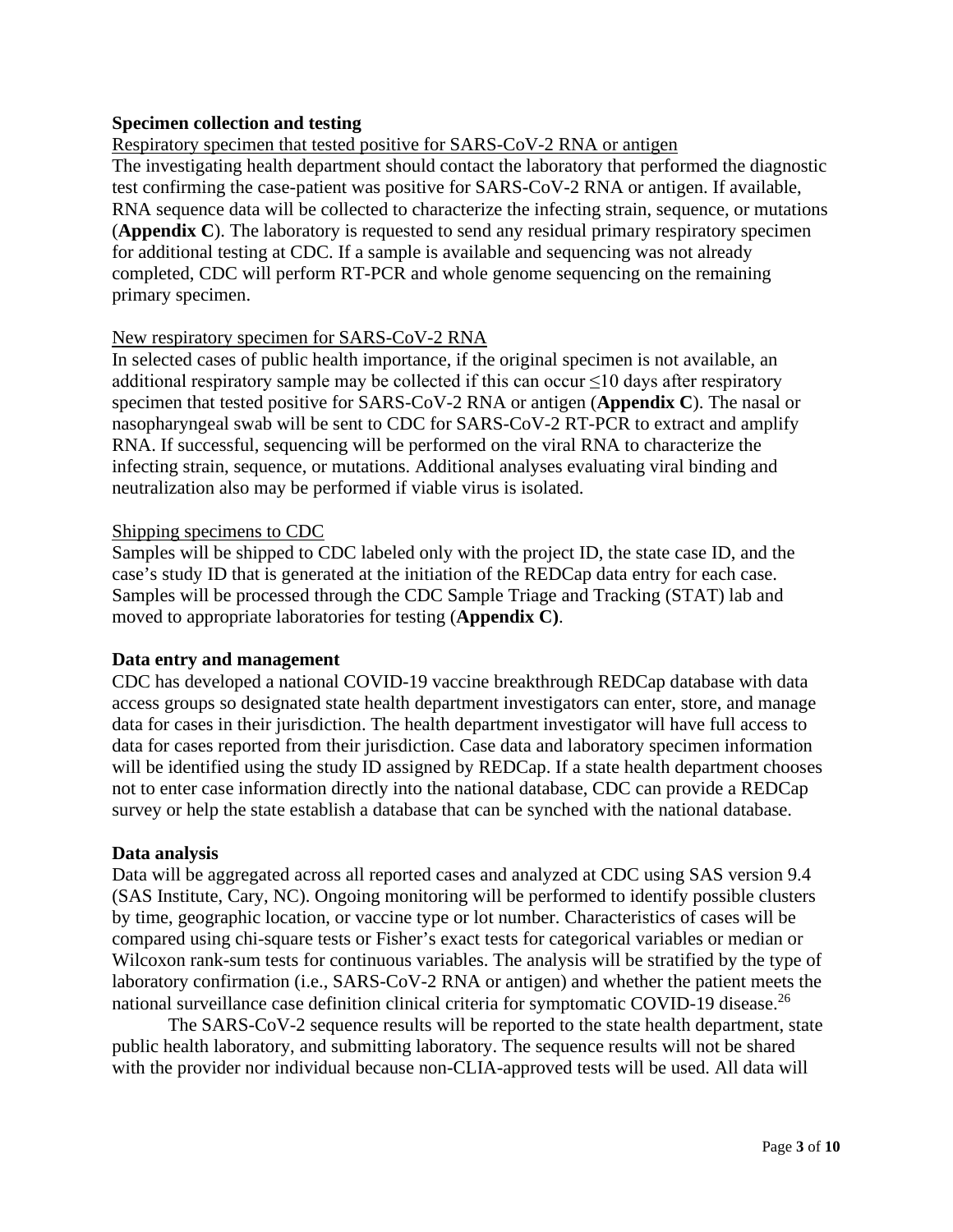be shared in aggregate form with state and local partners. In addition, information may be summarized on the CDC website or in publications.

## **Human subjects' determination**

CDC has determined the project is non-research public health case investigation. The objective is to evaluate cases of COVID-19 vaccine breakthrough reported to CDC. It is not intended to be a systematic investigation of all persons in the United States with SARS-CoV-2 infection following vaccination and, therefore, will not be generalizable to a larger population.

### **References**

- 1. Centers for Disease Control and Prevention. CDC COVID data tracker, 2020. https://covid.cdc.gov/covid-data-tracker/#cases\_casesper100klast7days. Access date, March 2021.
- 2. Food and Drug Administration. COVID-19 vaccines. [https://www.fda.gov/emergency](https://www.fda.gov/emergency-preparedness-and-response/coronavirus-disease-2019-covid-19/covid-19-vaccines)[preparedness-and-response/coronavirus-disease-2019-covid-19/covid-19-vaccines.](https://www.fda.gov/emergency-preparedness-and-response/coronavirus-disease-2019-covid-19/covid-19-vaccines) Access date, March 2021.
- 3. Polack FP, Thomas SJ, Kitchin N, et al. Safety and efficacy of the BNT162b2 mRNA COVID-19 vaccine. *N Eng J Med* 2021;383:2603–2615.
- 4. Baden LR, El Sahly HM, Essink B, et al. Efficacy and safety of the mRNA-1273 SARS-CoV-2 vaccine. *N Engl J Med* 2021;384:403–416.
- 5. Oliver SE, Gargano JW, Scobie H, et al. The Advisory Committee on Immunization Practices' Interim Recommendation for Use of Janssen COVID-19 Vaccine — United States, February 2021. *MMWR Morb Mortal Wkly Rep* 2021;70:329–332.
- 6. Centers for Disease Control and Prevention. Different COVID-19 vaccines, 2020. [https://www.cdc.gov/coronavirus/2019-ncov/vaccines/different-vaccines.html.](https://www.cdc.gov/coronavirus/2019-ncov/vaccines/different-vaccines.html) Access date, March 2021.
- 7. Wajnberg A, Amanat F, Firpo A, et al. SARS-CoV-2 infection induces robust, neutralizing antibody responses that are stable for at least three months. *Science* 2020;370:1227–30.
- 8. Choe PG, Kim KH, Kang CK, et al. Antibody responses 8 months after asymptomatic or mild SARS-CoV-2 infection. *Emerg Infect Dis* 2020;27.
- 9. Seow J, Graham C, Merrick B, et al. Longitudinal evaluation and decline of antibody responses in SARS-CoV-2 infection. *Nature Microbiol* 2020;5:1598–1607.
- 10. Pfizer. COVID-19 vaccine U.S. distribution fact sheet, 2020. [https://www.pfizer.com/news/hot](https://www.pfizer.com/news/hot-topics/covid_19_vaccine_u_s_distribution_fact_sheet)topics/covid 19 vaccine u s distribution fact sheet. Access date, March 2021.
- 11. Food and Drug Administration. Emergency use authorization (EUA) of the Pfizer-BioNTech COVID-19 vaccine to prevent coronavirus disease 2019 (COVID-19), 2020. [https://www.fda.gov/media/144413/download.](https://www.fda.gov/media/144413/download) Access date, March 2021.
- 12. Food and Drug Administration. Emergency use authorization (EUA) of the Moderna COVID-19 vaccine to prevent coronavirus disease 2019 (COVID-19), 2020. [https://www.fda.gov/media/144637/download.](https://www.fda.gov/media/144637/download) Access date, March 2021.
- 13. Dai L, Gao GF. Viral targets for vaccines against COVID-19. *Nature Rev Immunol* 2021;21:73–82.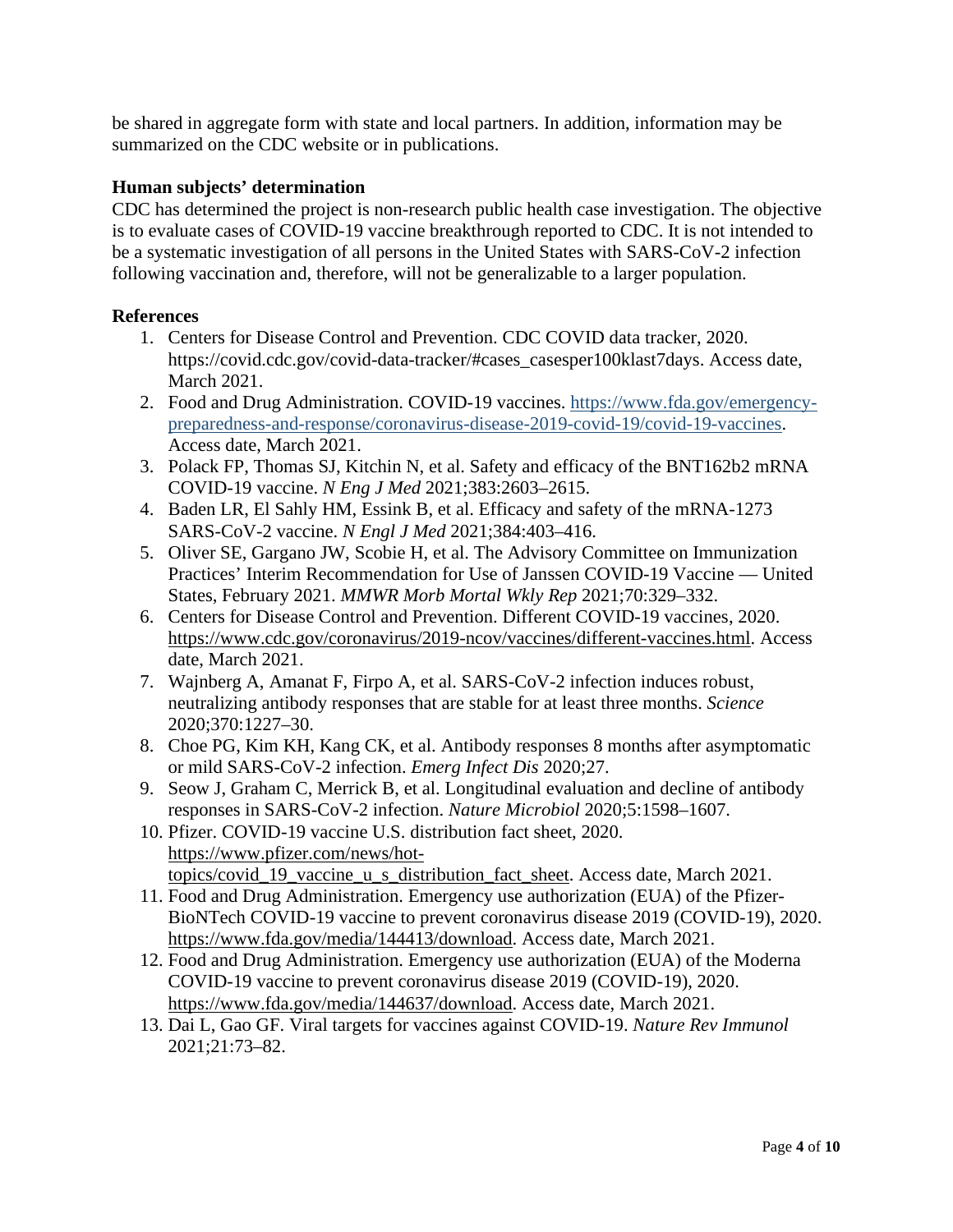- 14. Centers for Disease Control and Prevention. SARS-CoV-2 variants. [https://www.cdc.gov/coronavirus/2019-ncov/cases-updates/variant-surveillance/variant](https://www.cdc.gov/coronavirus/2019-ncov/cases-updates/variant-surveillance/variant-info.html)[info.html.](https://www.cdc.gov/coronavirus/2019-ncov/cases-updates/variant-surveillance/variant-info.html) Access date, March 2021.
- 15. Galloway SE, Paul P, MacCannell DR, et al. Emergence of SARS-CoV-2 B.1.1.7 Lineage — United States, December 29, 2020–January 12, 2021. *MMWR Morb Mortal Wkly Rep* 2021;70:95–99.
- 16. Zhang W, Davis BD, Chen SS, Sincuir Martinez JM, Plummer JT, Vail E. Emergence of a novel SARS-CoV-2 variant in Southern California. *JAMA* 2021. doi:10.1001/jama.2021.1612.
- 17. Fontanet A, Autran B, Lina B, et al. SARS-CoV-2 variants and ending the COVID-19 pandemic. *Lancet* 2021;doi.org/10.1016/ S0140-6736(21)00370-6.
- 18. Wibmer CK, Ayres F, Hernamus T, et al. SARS-CoV-2 501Y.V2 escapes neutralization by South African COVID-19 donor plasma. Pre-print at [https://www.biorxiv.org/content/10.1101/2021.01.18.427166v1.full.](https://www.biorxiv.org/content/10.1101/2021.01.18.427166v1.full)
- 19. Wu K, Werner AP, Moliva JI, et al. mRNA-1273 vaccine induces neutralizing antibodies against spike mutants from global SARS-CoV-2 variants. Pre-print at [https://www.biorxiv.org/content/10.1101/2021.01.25.427948v1.](https://www.biorxiv.org/content/10.1101/2021.01.25.427948v1)
- 20. Collier DA, De Marco A, Ferreira IATM, et al. SARS-CoV-2 B.1.1.7 escape from mRNA vaccine-elicited neutralizing 1 antibodies. Pre-print at [https://www.medrxiv.org/content/10.1101/2021.01.19.21249840v4.](https://www.medrxiv.org/content/10.1101/2021.01.19.21249840v4)
- 21. Edara VV, Floyd K, Lai L, et al. Infection and mRNA-1273 vaccine antibodies neutralize SARS-CoV-2 UK variant. Pre-print at [https://www.medrxiv.org/content/10.1101/2021.02.02.21250799v1.](https://www.medrxiv.org/content/10.1101/2021.02.02.21250799v1)
- 22. Wang P, Liu L, Iketani S, et al. Increased resistance of SARS-CoV-2 variants B.1.351 and B.1.1.7 to antibody neutralization. Pre-print at [https://www.biorxiv.org/content/10.1101/2021.01.25.428137v1.](https://www.biorxiv.org/content/10.1101/2021.01.25.428137v1)
- 23. Shen X, Tang H, McDanal C, et al. SARS-CoV-2 variant B.1.1.7 is susceptible to neutralizing antibodies elicited by ancestral Spike vaccines. Pre-print at [https://www.biorxiv.org/content/10.1101/2021.01.27.428516v2.](https://www.biorxiv.org/content/10.1101/2021.01.27.428516v2)
- 24. Tarke A, Sidney J, Methot N, et al. Negligible impact of SARS-CoV-2 variants on CD4+ and CD8+ T cell reactivity in COVID-19 exposed donors and vaccinees. Preprint at [https://www.biorxiv.org/content/10.1101/2021.02.27.433180v1.](https://www.biorxiv.org/content/10.1101/2021.02.27.433180v1)
- 25. Deng X, Garcia-Knight MA, Khalid MM, et al. Transmission, infectivity, and antibody neutralization of an emerging SARS-CoV-2 variant in California carrying a L452R spike protein mutation. Pre-print at:<https://doi.org/10.1101/2021.03.07.21252647>
- 26. Centers for Disease Control and Prevention. Coronavirus Disease 2019 (COVID-19): 2020 Interim Case Definition, Approved August 5, 2020. [https://wwwn.cdc.gov/nndss/conditions/coronavirus-disease-2019-covid-19/case](https://wwwn.cdc.gov/nndss/conditions/coronavirus-disease-2019-covid-19/case-definition/2020/08/05/)[definition/2020/08/05/.](https://wwwn.cdc.gov/nndss/conditions/coronavirus-disease-2019-covid-19/case-definition/2020/08/05/) Access date, January 2021.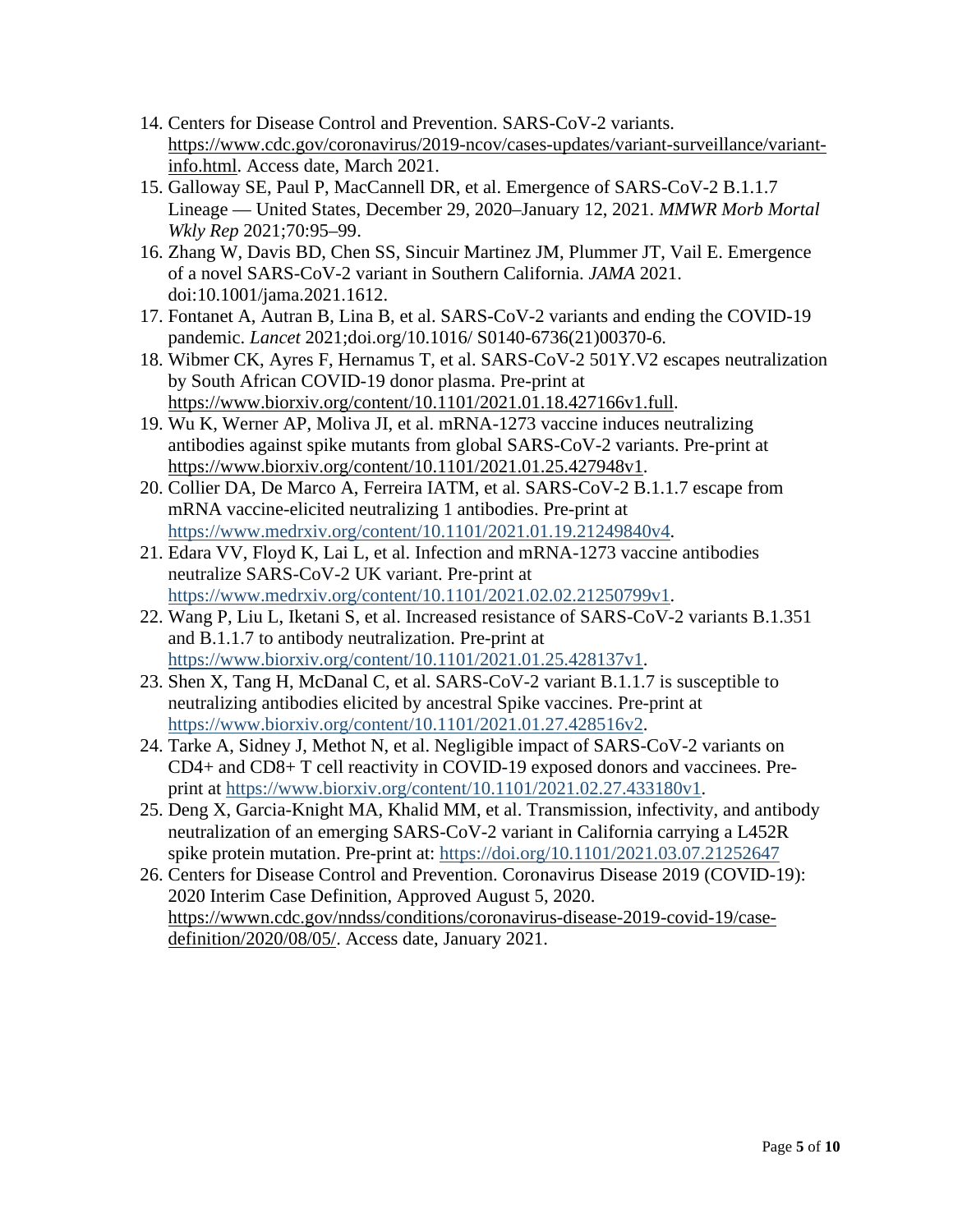## **Appendix A. Information sheet for participants**

# **COVID-19 vaccine breakthrough evaluation**

Information sheet for participants

Vaccines can help stop people from getting sick with COVID-19. COVID-19 vaccines are very good at keeping people from getting sick, but we know that some people will still get COVID-19 even though they were vaccinated. When this happens, we call it a "vaccine breakthrough."

Your health department is working with the Centers for Disease Control and Prevention (CDC) to identify people who have a COVID-19 vaccine breakthrough. This will help us learn if some people are more likely to have a vaccine breakthrough than others. It can also tell us if the virus is changing in a way that makes the vaccine not work as well. If we find a pattern, we may be able to find ways to prevent more breakthroughs in the future.

We have contacted you because you got COVID-19 after you were vaccinated. We want to ask you a few questions about you and your health. These questions will be about your age, sex, race, medical conditions, and symptoms. We also will collect information about your COVID-19 vaccination and diagnosis by reviewing your medical and vaccination records.

We would like to study the virus that causes COVID-19—the virus that infected you. We want to check if there are changes in the virus that made the vaccine not work as well. We will contact the lab that tested your sample to see if they still have any of the sample left. If they do not, we may ask you to have another nose swab for testing. You will not get the results of the additional virus testing we do for this investigation.

We will keep all of your information private. We will store it in a secure location so that other people cannot look at it. No specific information about you will be shared or reported. Your information will be combined with the information we collect from other people. We will look to see if there are any patterns for the whole group. For example, we will make sure that breakthrough infections do not occur more often in people who are older or have immune problems. Our goal is to use this information to help keep people safe and help stop the COVID-19 pandemic.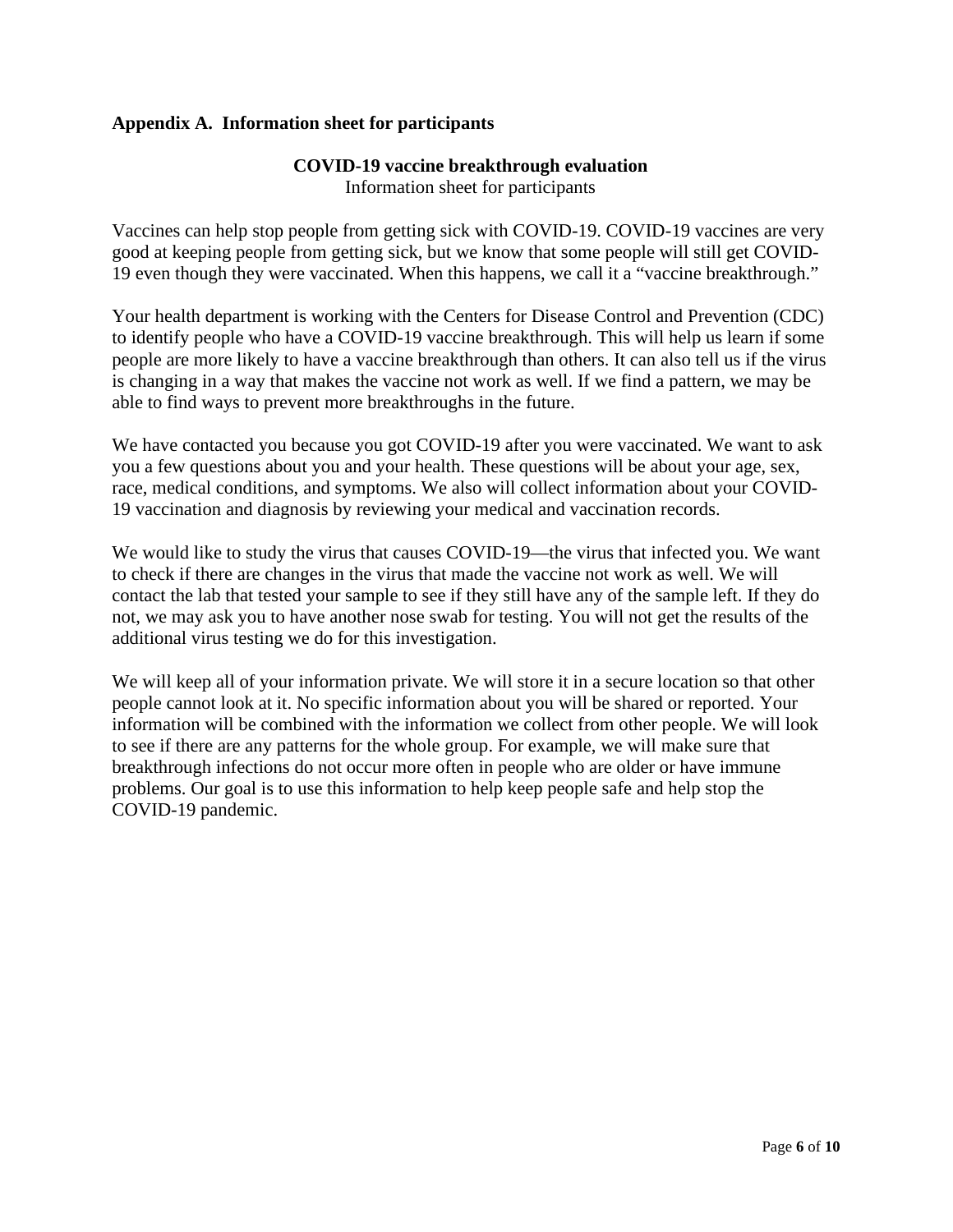## **Appendix B. Data collection elements**

- Health department contact
	- o Name
	- o Organization/affiliation
	- o Title
	- o Email address
	- o Phone number
- Healthcare provider contact
	- o Name
	- o Organization/affiliation
	- o Title
	- o Email address
	- o Phone number
- Case-patient identification and demographics
	- o Name
	- o Date of birth
	- o Sex [Select one: male, female, unknown]
	- o Race [Select all that apply: American Indian/Alaska Native, Asian, Black or African American, Native Hawaiian/Other Pacific, White, unknown]
	- o Ethnicity [Select one: Hispanic or Latino, not Hispanic or Latino, unknown]
	- o County of residence
	- o State of residence
	- o CDC case identification number
	- o State/local case identification number
	- o Email address
	- o Phone number
- COVID laboratory confirmation
	- o Specimen type [Select one: upper respiratory sample (nasopharyngeal swab, nasal swab, nasal wash, oropharyngeal swab), saliva, sputum, bronchoalveolar lavage fluid, pleural fluid, or lung tissue]
	- o Date specimen was collected
	- o Location where testing performed [Select one: lab testing, home test only]
	- o Test type [Select one: RT-PCR, other NAAT, antigen]
	- o Test result [Select one: positive, negative, indeterminate]
		- Ct value if PCR
	- o Laboratory where testing was performed
		- Laboratory contact
		- Laboratory phone
	- o Sample available [Select one: yes, no, unknown]
- COVID vaccination information
	- o Dose # 1
		- Vaccine manufacturer and type
		- Date received
		- Vaccine lot number
		- Name of facility where vaccine was received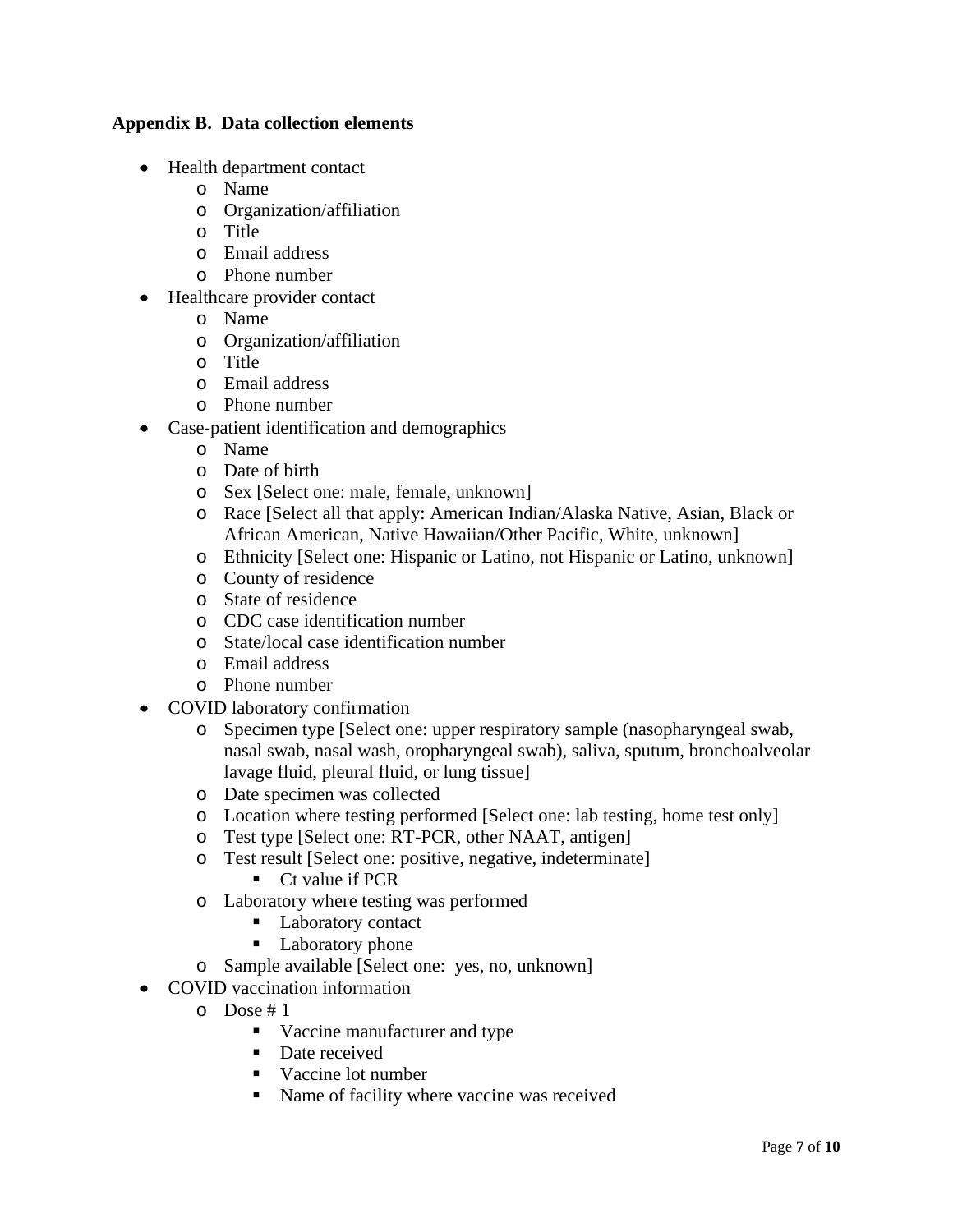- City and state where vaccine was received
- $\circ$  Dose # 2, if applicable
	- Vaccine manufacturer and type
	- Date received
	- Vaccine lot number
	- Name of facility where vaccine was received
	- City and state where vaccine was received
- Symptoms during the course of illness [Select one: yes, no, unknown]
- Clinical symptoms from 2 days before to 2 weeks after the positive test [Select any present]:
	- o Fever
	- o Chills
	- o Rigors
	- o Myalgia
	- o Headache
	- o Sore throat
	- o Nausea or vomiting
	- o Diarrhea
	- o Fatigue
	- o Congestion or runny nose
	- o Cough
	- o Shortness of breath
	- o Difficulty breathing
	- o New olfactory disorder
	- o New taste disorder
	- o No COVID-like symptoms
- Clinical course
	- o Presented for outpatient medical care (e.g., telemedicine, clinic, urgent care, or emergency room) from 2 days before to 2 weeks after the positive test [Select one: yes, no, unknown]
	- o Hospitalized for ≥1 night in an inpatient facility within 2 weeks after the positive test [Select one: yes, no, unknown]
		- Admitted to an intensive care unit during the hospitalization [Select one: yes, no, unknown]
		- Required mechanical ventilation during the hospitalization [Select one: yes, no, unknown]
	- o Died [Select one: yes, no, unknown]
		- Date died
- Type of residence [Select one: house, apartment, hotel, long-term care facility, correctional facility, mobile home, group home, shelter, other, unknown]
- Underlying medical conditions [Select all that apply]:
	- o Pregnancy
	- o Diabetes mellitus
	- o Chronic kidney disease
	- o Chronic liver disease
	- o Autoimmune disease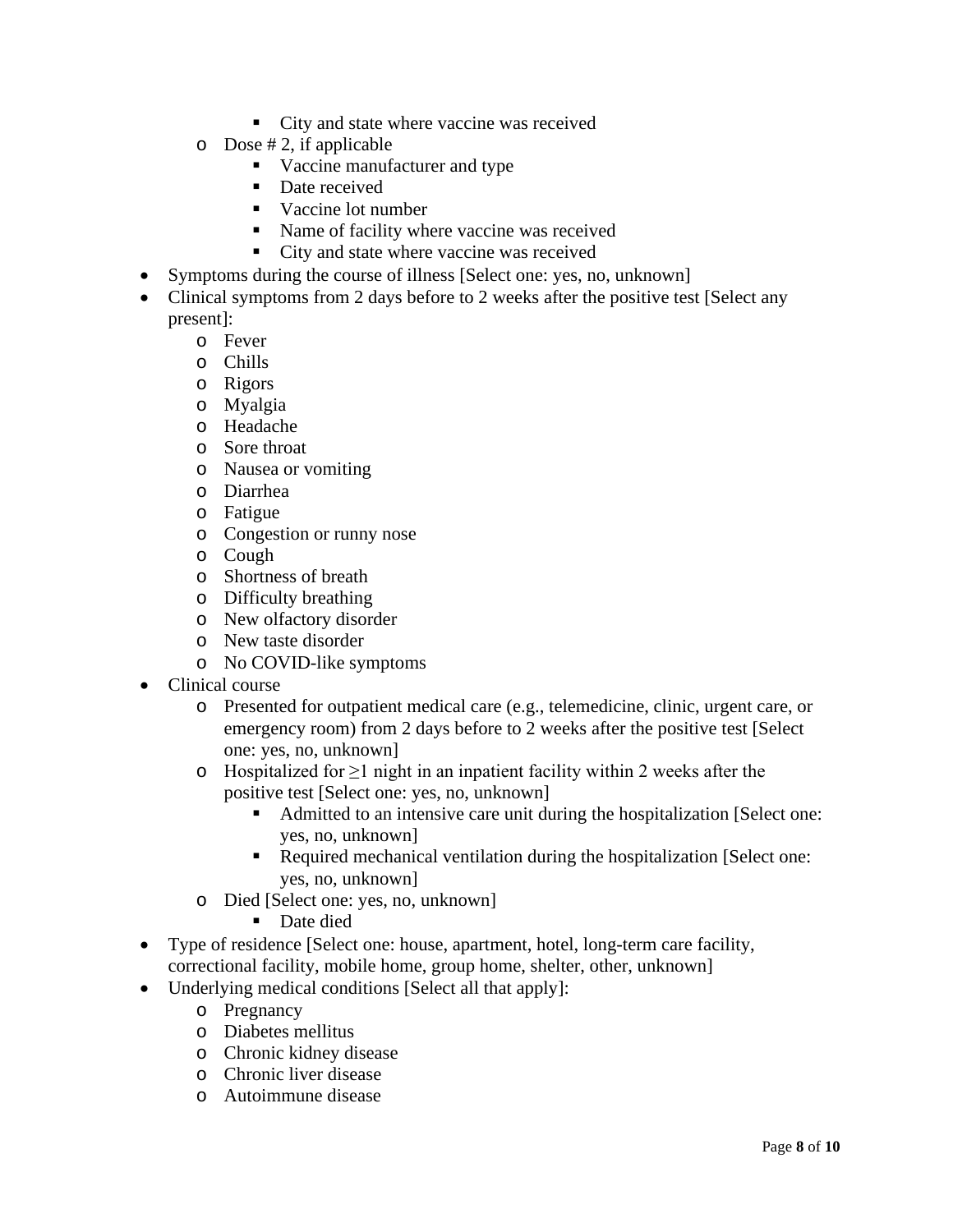- o Immunocompromised
	- HIV infection
	- Active cancer
	- Solid organ transplant
	- Hematopoietic stem cell transplant
	- Other immunosuppressive condition: specify
- Systemic immunosuppressive therapy or medications (i.e., chemotherapy, corticosteroids, monoclonal antibodies, excludes topical agents and inhaled steroids) [Select one: yes, no, unknown]
	- o Specify therapy or medication
- Available specimens from initial COVID laboratory confirmation [Select all that apply]:
	- o SARS-CoV-2 sequence data
	- o Primary respiratory specimen
	- o None
- Additional nasal swab (collected after diagnostic positive COVID test)
	- o Date collected
	- o Facility name where collected
	- o Facility phone number
	- o City and state where collected